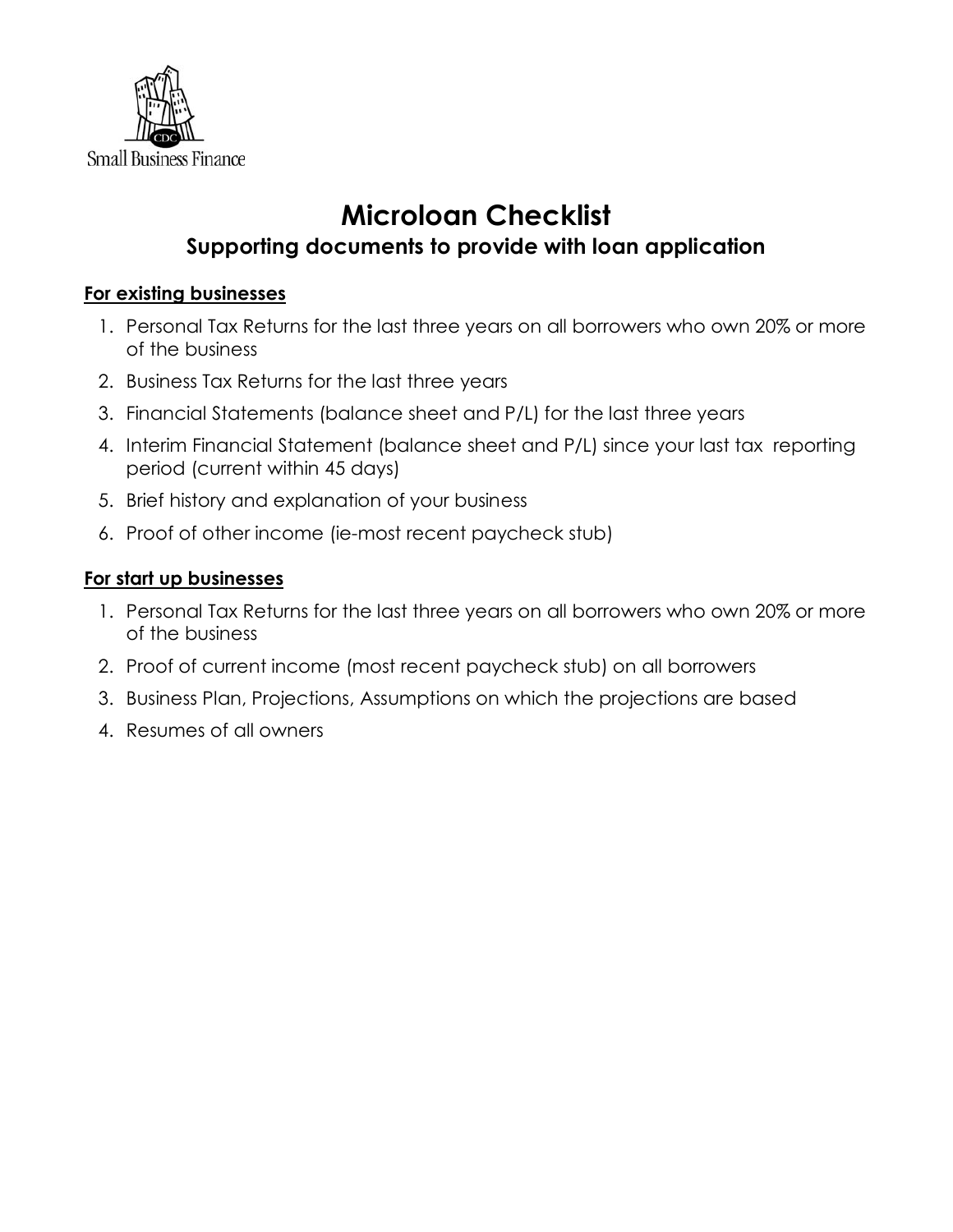

#### **Company Information**

| Company Name                                                     |                                                                                         |       |                                                                                                                       |       |                |  |
|------------------------------------------------------------------|-----------------------------------------------------------------------------------------|-------|-----------------------------------------------------------------------------------------------------------------------|-------|----------------|--|
| Address<br><u> 1990 - John Barnett, fransk politiker (</u>       | City                                                                                    |       |                                                                                                                       | State | Zip            |  |
| Principal in charge                                              |                                                                                         | Phone |                                                                                                                       | Fax   |                |  |
| Secondary contact person                                         |                                                                                         | Phone |                                                                                                                       | Fax   |                |  |
|                                                                  | (IN-HOUSE CONTROLLER OR BOOKKEEPER)                                                     | email |                                                                                                                       |       |                |  |
| Type of business                                                 |                                                                                         |       | Date established                                                                                                      |       |                |  |
| Type of entity (check one)<br>Proprietorship                     | Partnership                                                                             |       | Corporation                                                                                                           | Π LLC |                |  |
| <b>Company Ownership</b>                                         |                                                                                         |       |                                                                                                                       |       |                |  |
| Name                                                             | Title                                                                                   |       |                                                                                                                       |       | % of Ownership |  |
| Name                                                             | Title                                                                                   |       |                                                                                                                       |       | % of Ownership |  |
| Name                                                             | Title                                                                                   |       |                                                                                                                       |       | % of Ownership |  |
| If a corporation, please indicate who is President and Secretary |                                                                                         |       |                                                                                                                       |       |                |  |
|                                                                  |                                                                                         |       |                                                                                                                       |       |                |  |
| <b>References</b>                                                |                                                                                         |       |                                                                                                                       |       |                |  |
| Bank name                                                        | Acct. no.                                                                               |       | Acct officer                                                                                                          |       | Phone          |  |
|                                                                  |                                                                                         |       |                                                                                                                       |       |                |  |
| Accountant                                                       | Firm name                                                                               |       |                                                                                                                       |       | Phone          |  |
| Attorney                                                         | Firm name                                                                               |       | <u> 1989 - Jan Samuel Barbara, político establecido de la provincia de la provincia de la provincia de la provinc</u> |       | Phone          |  |
| Trade references                                                 | Contact person                                                                          |       | <u> 1980 - Johann Barbara, martin a</u>                                                                               |       | Phone          |  |
| How did you hear about this program?                             |                                                                                         |       |                                                                                                                       |       |                |  |
| Nature of your business                                          |                                                                                         |       |                                                                                                                       |       |                |  |
|                                                                  |                                                                                         |       |                                                                                                                       |       |                |  |
| Number of current employees                                      | Estimated number of new employees within the next two years as a result of this project |       |                                                                                                                       |       |                |  |
| <b>Use of Funds</b>                                              |                                                                                         |       |                                                                                                                       |       |                |  |
|                                                                  |                                                                                         |       |                                                                                                                       |       |                |  |
| Machinery/Equipment Purchase                                     | $\sqrt{2}$                                                                              |       |                                                                                                                       |       | \$             |  |
| Building Improvements or repairs                                 | $\frac{1}{2}$                                                                           |       |                                                                                                                       |       | \$             |  |
|                                                                  | $\sqrt{3}$                                                                              |       | TOTAL PROJECT AMOUNT                                                                                                  |       | \$             |  |
|                                                                  | \$                                                                                      |       |                                                                                                                       |       |                |  |
|                                                                  |                                                                                         |       |                                                                                                                       |       | \$             |  |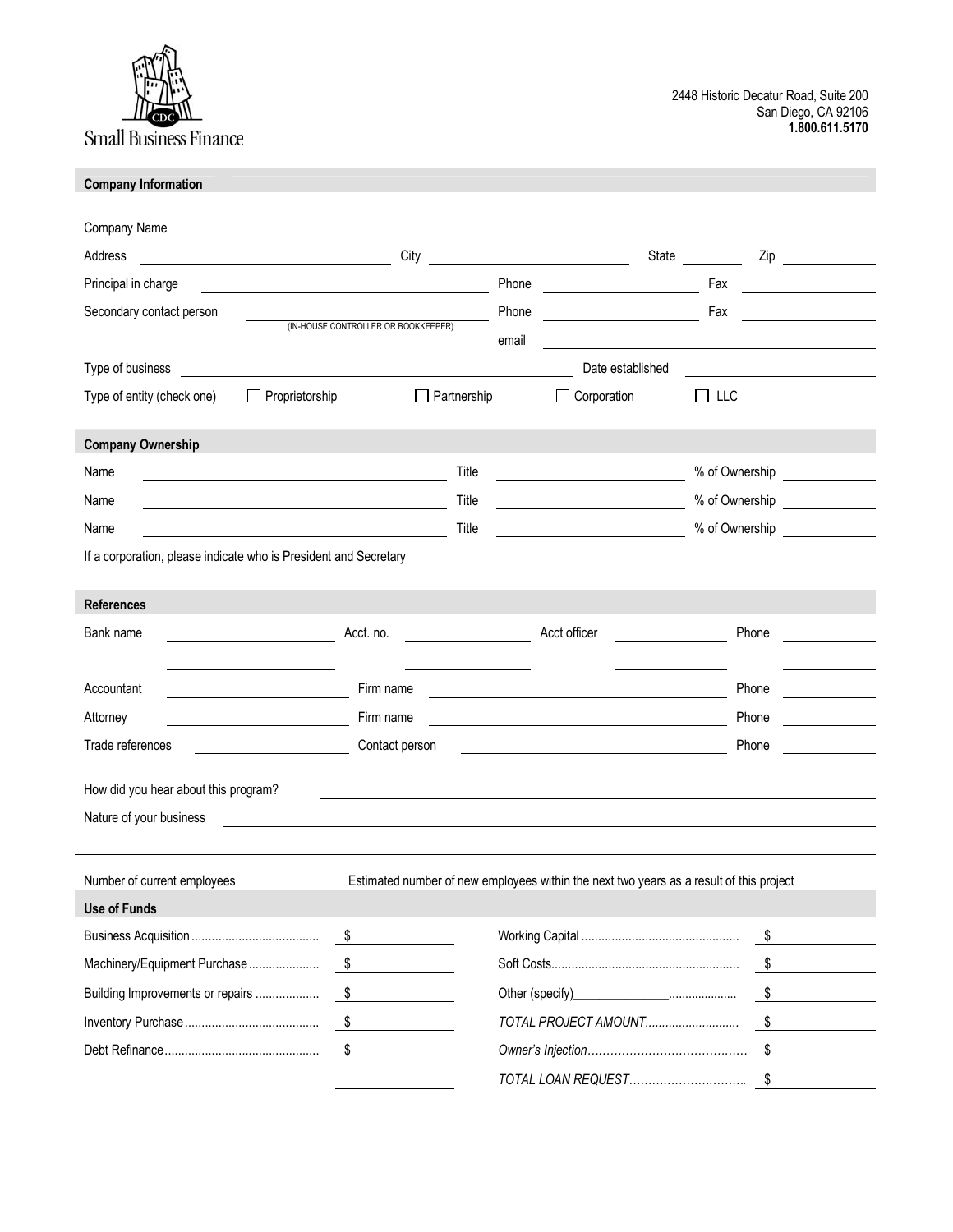| <b>Personal Resume Form</b> | TO BE COMPLETED BY EACH PRINCIPAL INVOLVED IN THE LOAN. PLEASE MAKE COPIES AS NEEDED FOR EACH INDIVIDUAL |  |
|-----------------------------|----------------------------------------------------------------------------------------------------------|--|
|-----------------------------|----------------------------------------------------------------------------------------------------------|--|

| Name                                   |                                                                                                                                                                                                                                |                                                                                                                                                                                                                                     |      |                                                                                                                |           |                                                            |
|----------------------------------------|--------------------------------------------------------------------------------------------------------------------------------------------------------------------------------------------------------------------------------|-------------------------------------------------------------------------------------------------------------------------------------------------------------------------------------------------------------------------------------|------|----------------------------------------------------------------------------------------------------------------|-----------|------------------------------------------------------------|
|                                        | <b>FIRST</b>                                                                                                                                                                                                                   | <b>MIDDLE</b>                                                                                                                                                                                                                       |      | MAIDEN                                                                                                         |           | LAST                                                       |
| Date of birth                          |                                                                                                                                                                                                                                |                                                                                                                                                                                                                                     |      | Social Security No.                                                                                            |           |                                                            |
| Are you a                              |                                                                                                                                                                                                                                |                                                                                                                                                                                                                                     |      |                                                                                                                |           |                                                            |
| legal resident<br>in the U.S.?         | $\Box$ Yes<br>$\Box$ No                                                                                                                                                                                                        | If applicable, please provide alien registration<br>number                                                                                                                                                                          |      |                                                                                                                |           |                                                            |
|                                        |                                                                                                                                                                                                                                |                                                                                                                                                                                                                                     |      |                                                                                                                |           |                                                            |
| Home address                           |                                                                                                                                                                                                                                |                                                                                                                                                                                                                                     | City | State                                                                                                          |           | Zip                                                        |
| From                                   | To the contract of the contract of the contract of the contract of the contract of the contract of the contract of the contract of the contract of the contract of the contract of the contract of the contract of the contrac | Home phone that the same state of the same state of the same state of the state of the state of the state of the state of the state of the state of the state of the state of the state of the state of the state of the state      |      | Business phone                                                                                                 |           |                                                            |
|                                        | Current Employer if employed outside business                                                                                                                                                                                  |                                                                                                                                                                                                                                     |      |                                                                                                                |           |                                                            |
|                                        |                                                                                                                                                                                                                                |                                                                                                                                                                                                                                     |      |                                                                                                                |           |                                                            |
|                                        |                                                                                                                                                                                                                                | Position <b>Example 2018</b> From To Salary Contract Contract Contract Contract Contract Contract Contract Contract Contract Contract Contract Contract Contract Contract Contract Contract Contract Contract Contract Contract Con |      |                                                                                                                |           |                                                            |
|                                        |                                                                                                                                                                                                                                |                                                                                                                                                                                                                                     |      |                                                                                                                |           |                                                            |
| Spouse's Name                          |                                                                                                                                                                                                                                |                                                                                                                                                                                                                                     |      |                                                                                                                |           |                                                            |
|                                        | <b>FIRST</b>                                                                                                                                                                                                                   | <b>MIDDLE</b>                                                                                                                                                                                                                       |      | <b>MAIDEN</b>                                                                                                  |           | <b>LAST</b>                                                |
| Date of birth                          |                                                                                                                                                                                                                                | Social Security No.                                                                                                                                                                                                                 |      |                                                                                                                |           | <u> 1980 - Johann John Stein, fransk politik (f. 1980)</u> |
|                                        |                                                                                                                                                                                                                                |                                                                                                                                                                                                                                     |      |                                                                                                                |           |                                                            |
| Employer_                              | <u> 1989 - Jan James James Barnett, martin d</u>                                                                                                                                                                               |                                                                                                                                                                                                                                     | From | To the state of the state of the state of the state of the state of the state of the state of the state of the |           | Salary                                                     |
|                                        |                                                                                                                                                                                                                                |                                                                                                                                                                                                                                     |      |                                                                                                                |           |                                                            |
|                                        |                                                                                                                                                                                                                                |                                                                                                                                                                                                                                     |      |                                                                                                                |           |                                                            |
| <b>Personal Information</b>            |                                                                                                                                                                                                                                |                                                                                                                                                                                                                                     |      |                                                                                                                |           |                                                            |
|                                        |                                                                                                                                                                                                                                | Be sure to answer the next three questions correctly because they are important. The fact that you                                                                                                                                  |      |                                                                                                                |           |                                                            |
|                                        | cause your application to be turned down.                                                                                                                                                                                      | have an arrest or conviction record will not necessarily disqualify you; an incorrect answer will probably                                                                                                                          |      |                                                                                                                |           |                                                            |
|                                        |                                                                                                                                                                                                                                |                                                                                                                                                                                                                                     |      |                                                                                                                |           |                                                            |
|                                        |                                                                                                                                                                                                                                |                                                                                                                                                                                                                                     |      | $\Box$ Yes                                                                                                     | l INo     |                                                            |
|                                        |                                                                                                                                                                                                                                | Have you ever been charged with and/or arrested for any criminal offense other than a minor vehicle                                                                                                                                 |      |                                                                                                                |           |                                                            |
|                                        |                                                                                                                                                                                                                                | violation? Include offenses which have been dismissed, discharged, or not prosecuted. (All arrests and                                                                                                                              |      |                                                                                                                |           |                                                            |
|                                        |                                                                                                                                                                                                                                |                                                                                                                                                                                                                                     |      | $\Box$ Yes                                                                                                     | ∣ ∣No     |                                                            |
|                                        |                                                                                                                                                                                                                                | Have you ever been convicted, placed on pretrial diversion, or placed on any form of probation,                                                                                                                                     |      |                                                                                                                |           |                                                            |
|                                        |                                                                                                                                                                                                                                | including adjudication, withheld pending probation, for any criminal offense other than a minor motor                                                                                                                               |      |                                                                                                                |           |                                                            |
|                                        |                                                                                                                                                                                                                                |                                                                                                                                                                                                                                     |      | l ⊥l Yes                                                                                                       | $\Box$ No |                                                            |
|                                        | Are you or your business involved in any pending or prior lawsuits?                                                                                                                                                            |                                                                                                                                                                                                                                     |      | ⊟ Yes                                                                                                          | l INo     |                                                            |
| proceedings?                           |                                                                                                                                                                                                                                | Have you or any officers of your company ever been involved in bankruptcy or insolvency                                                                                                                                             |      | l IYes                                                                                                         | $\Box$ No |                                                            |
|                                        |                                                                                                                                                                                                                                | If yes, to any of the above, furnish details in a separate exhibit. List name(s) under which held.                                                                                                                                  |      |                                                                                                                |           |                                                            |
| Are you a veteran of the armed forces? |                                                                                                                                                                                                                                |                                                                                                                                                                                                                                     |      | $\Box$ Yes                                                                                                     | $\Box$ No |                                                            |

 $\overline{\phantom{a}}$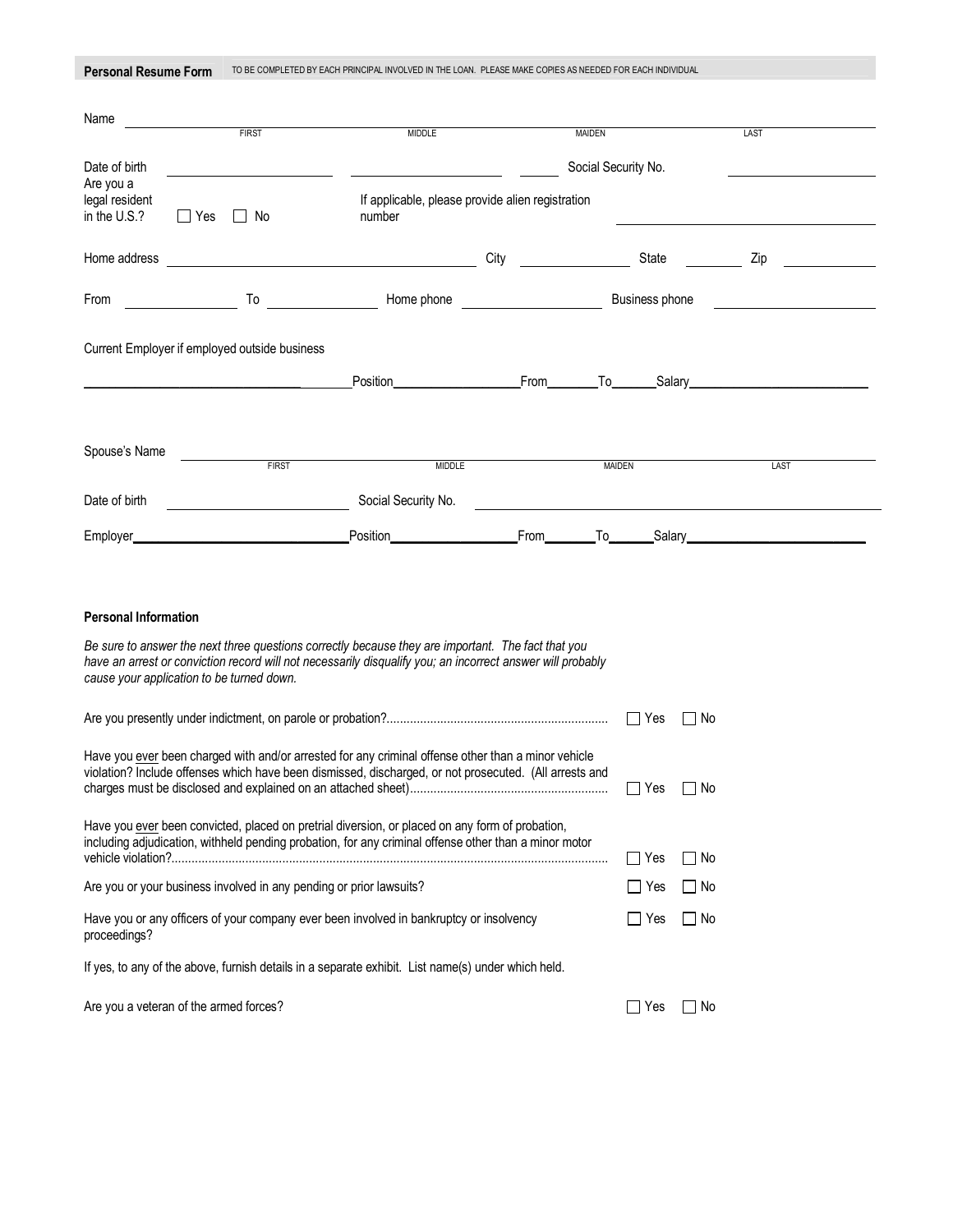| <b>Personal Resume Form</b> | (CONTINUED) |
|-----------------------------|-------------|
|-----------------------------|-------------|

#### **Work experience**

*List chronologically, beginning with present employment* 

|                                                                                         |                                                                                                                                                                                                                                      |                                |               | % of business owned |                                                    |
|-----------------------------------------------------------------------------------------|--------------------------------------------------------------------------------------------------------------------------------------------------------------------------------------------------------------------------------------|--------------------------------|---------------|---------------------|----------------------------------------------------|
| Full address                                                                            |                                                                                                                                                                                                                                      | City                           |               | State               | Zip                                                |
| From<br>To                                                                              | Title                                                                                                                                                                                                                                |                                | <b>Duties</b> |                     | <u> 1989 - Johann Barbara, martin amerikan per</u> |
| Name of company                                                                         | <u> 1989 - Johann Barn, amerikansk politiker (d. 1989)</u>                                                                                                                                                                           |                                |               | % of business owned |                                                    |
| Full address                                                                            | <u>and the set of the set of the set of the set of the set of the set of the set of the set of the set of the set of the set of the set of the set of the set of the set of the set of the set of the set of the set of the set </u> |                                | State         |                     | Zip                                                |
| From<br>To                                                                              | Title                                                                                                                                                                                                                                |                                | Duties        |                     |                                                    |
| <b>Education (College or Technical Training)</b>                                        |                                                                                                                                                                                                                                      |                                |               |                     |                                                    |
| Name and Location<br>1.                                                                 |                                                                                                                                                                                                                                      | Dates Attended                 | Major         |                     | Degree or<br>Certificate                           |
| Comments                                                                                |                                                                                                                                                                                                                                      |                                |               |                     |                                                    |
|                                                                                         |                                                                                                                                                                                                                                      |                                |               |                     |                                                    |
| 2.                                                                                      | <u> 1989 - Andrea Andrew Maria (h. 1989).</u>                                                                                                                                                                                        |                                |               |                     |                                                    |
| Comments                                                                                |                                                                                                                                                                                                                                      |                                |               |                     |                                                    |
|                                                                                         |                                                                                                                                                                                                                                      |                                |               |                     |                                                    |
|                                                                                         |                                                                                                                                                                                                                                      |                                |               |                     |                                                    |
|                                                                                         |                                                                                                                                                                                                                                      | Insurance:                     |               |                     |                                                    |
|                                                                                         |                                                                                                                                                                                                                                      |                                |               |                     |                                                    |
|                                                                                         |                                                                                                                                                                                                                                      |                                |               |                     |                                                    |
|                                                                                         |                                                                                                                                                                                                                                      |                                |               |                     |                                                    |
|                                                                                         |                                                                                                                                                                                                                                      |                                |               |                     |                                                    |
|                                                                                         |                                                                                                                                                                                                                                      |                                |               |                     | \$                                                 |
|                                                                                         |                                                                                                                                                                                                                                      | Transportation:                |               |                     |                                                    |
|                                                                                         |                                                                                                                                                                                                                                      |                                |               |                     |                                                    |
|                                                                                         |                                                                                                                                                                                                                                      |                                |               |                     |                                                    |
|                                                                                         |                                                                                                                                                                                                                                      |                                |               |                     |                                                    |
|                                                                                         |                                                                                                                                                                                                                                      |                                |               |                     |                                                    |
| <b>Monthly Personal Expenses</b><br>Residence Payment:<br>Food<br>Utilities<br>Clothing | <b>Total Monthly Expenses</b>                                                                                                                                                                                                        | S.<br><b>Contract Contract</b> |               |                     |                                                    |

I/We hereby certify that the enclosed information, including any attachments or exhibits provided here within or at a later date, is valid and correct to the best of my/our knowledge.

Small Business Finance Corp. to release such information to any entity as required in the processing of my loan application.

Name: Name: Name: Name: Name: Name: Name: Name: Name: Name: Name: Name: Name: Name: Name: Name: Name: Name: Name: Name: Name: Name: Name: Name: Name: Name: Name: Name: Name: Name: Name: Name: Name: Name: Name: Name: Name:

Signature & Date: Signature & Date: Signature & Date: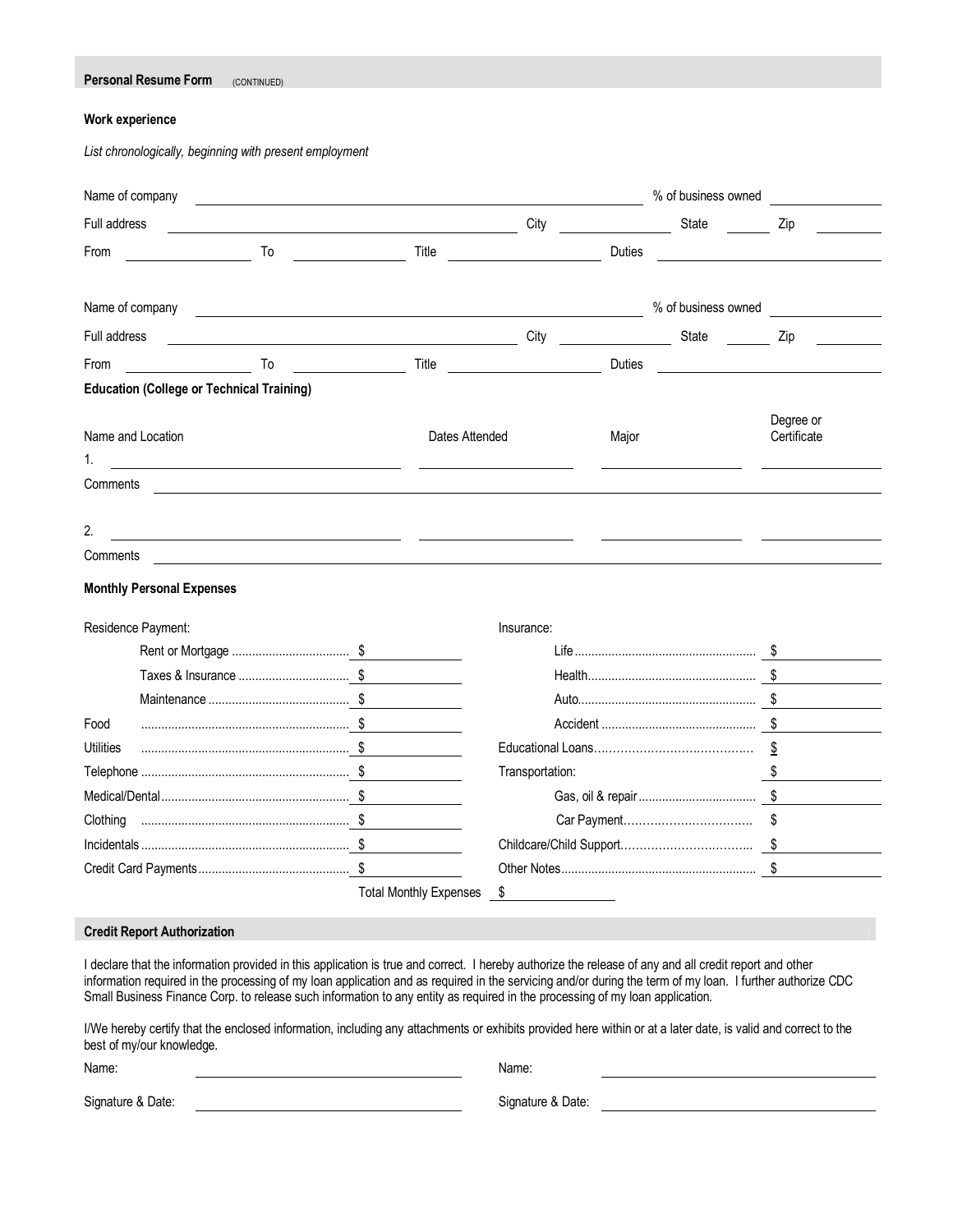## Business Debt Schedule

Indebtedness: Please furnish the following information on all installment debts, contracts, notes, and mortgages payable.

Do not included accounts payable or accrued liabilities. \*\*\* Date\_\_\_\_\_\_\_\_\_\_\_\_\_\_\_

| Creditor        | Original | Original |         |                      |          |         |          |            |
|-----------------|----------|----------|---------|----------------------|----------|---------|----------|------------|
|                 |          |          | Present | Interest             | Maturity | Monthly | Security | Current or |
| Name/Address    | Amount   | Date     | Balance | Rate                 | Date     | Payment |          | Delinquent |
|                 |          |          |         |                      |          |         |          |            |
|                 |          |          |         |                      |          |         |          |            |
|                 |          |          |         |                      |          |         |          |            |
|                 |          |          |         |                      |          |         |          |            |
|                 |          |          |         |                      |          |         |          |            |
|                 |          |          |         |                      |          |         |          |            |
|                 |          |          |         |                      |          |         |          |            |
|                 |          |          |         |                      |          |         |          |            |
|                 |          |          |         |                      |          |         |          |            |
|                 |          |          |         |                      |          |         |          |            |
|                 |          |          |         |                      |          |         |          |            |
|                 |          |          |         |                      |          |         |          |            |
|                 |          |          |         |                      |          |         |          |            |
|                 |          |          |         |                      |          |         |          |            |
|                 |          |          |         |                      |          |         |          |            |
|                 |          |          |         |                      |          |         |          |            |
|                 |          |          |         |                      |          |         |          |            |
|                 |          |          |         |                      |          |         |          |            |
|                 |          |          |         |                      |          |         |          |            |
|                 |          |          |         |                      |          |         |          |            |
|                 |          |          |         |                      |          |         |          |            |
|                 |          |          |         |                      |          |         |          |            |
|                 |          |          |         |                      |          |         |          |            |
|                 |          |          |         |                      |          |         |          |            |
|                 |          |          |         |                      |          |         |          |            |
|                 |          | **Total  |         | <b>Total Monthly</b> |          |         |          |            |
| Present Balance |          |          |         | Payment              |          |         |          |            |

\*Should be the same as current financial statement \*\*Must agree with balance shown on

current financial statement.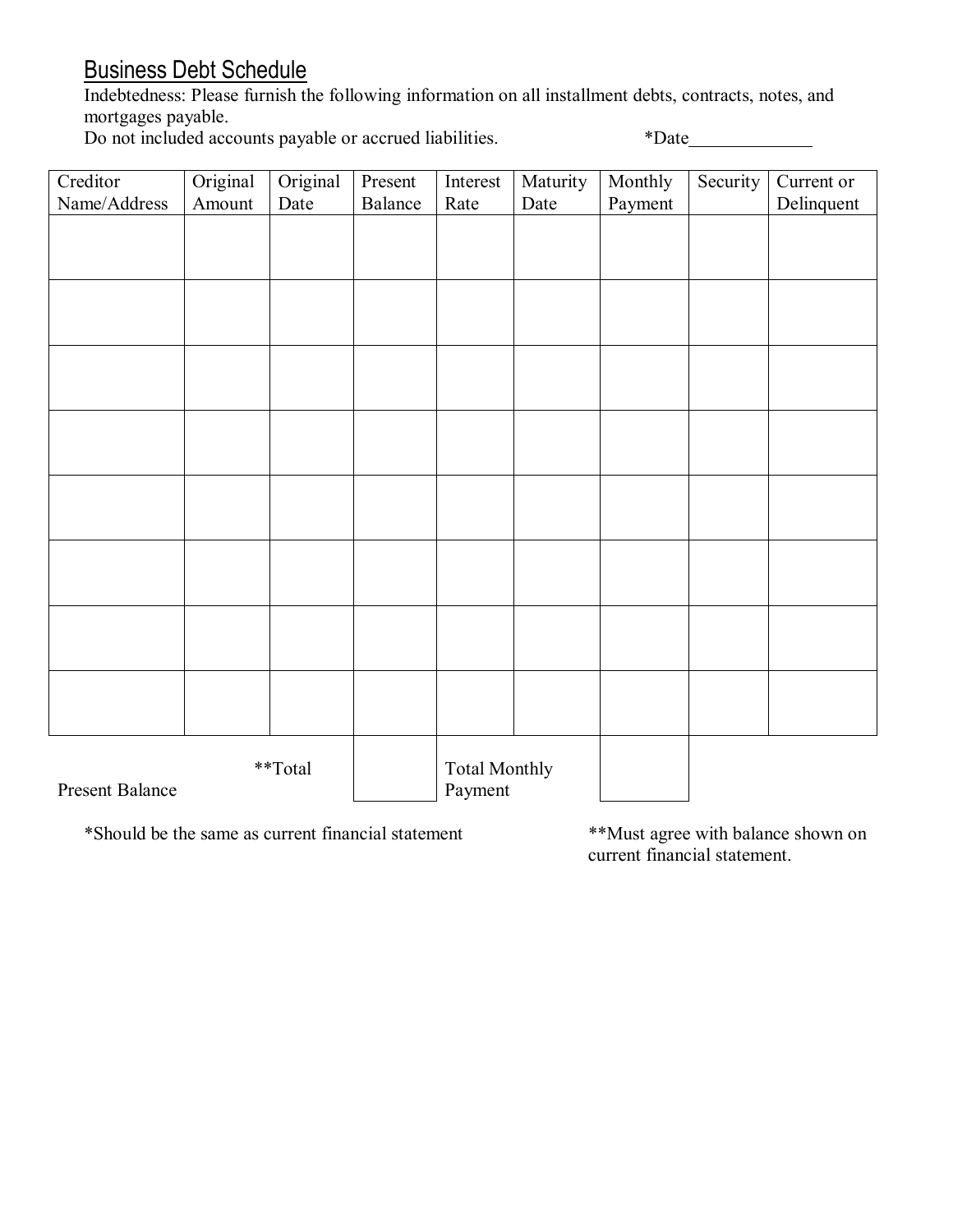| OMB Approval No. 3245-0188  |  |
|-----------------------------|--|
| EXPIRATION DATE: 11/20/2004 |  |



### **PERSONAL FINANCIAL STATEMENT**

U.S. SMALL BUSINESS ADMINISTRATION<br>
U.S. SMALL BUSINESS ADMINISTRATION

| voting stock and each corporate officer and director, or (4) any other person or entity providing a guaranty of the loan. | Complete this form for: (1) each proprietor, or (2) each limited partner who owns 20% or more interest and each general partner, or (3) each stockholder owing 20% or more of |  |  |  |  |  |  |
|---------------------------------------------------------------------------------------------------------------------------|-------------------------------------------------------------------------------------------------------------------------------------------------------------------------------|--|--|--|--|--|--|
| Name<br><b>Business Phone:</b>                                                                                            |                                                                                                                                                                               |  |  |  |  |  |  |
| <b>Residence Address</b><br>Residence Phone:                                                                              |                                                                                                                                                                               |  |  |  |  |  |  |
| City, State, & Zip Code                                                                                                   |                                                                                                                                                                               |  |  |  |  |  |  |
| Business Name of Applicant/Borrower:                                                                                      |                                                                                                                                                                               |  |  |  |  |  |  |
| ASSETS                                                                                                                    | <b>LIABILITIES</b>                                                                                                                                                            |  |  |  |  |  |  |
|                                                                                                                           |                                                                                                                                                                               |  |  |  |  |  |  |
|                                                                                                                           |                                                                                                                                                                               |  |  |  |  |  |  |
|                                                                                                                           | (Describe in Section 2)                                                                                                                                                       |  |  |  |  |  |  |
|                                                                                                                           |                                                                                                                                                                               |  |  |  |  |  |  |
| Life Insurance - Cash Surrender Value Only                                                                                | Mo. Payments                                                                                                                                                                  |  |  |  |  |  |  |
| (Complete Section 8)                                                                                                      |                                                                                                                                                                               |  |  |  |  |  |  |
|                                                                                                                           | Mo. Payments                                                                                                                                                                  |  |  |  |  |  |  |
| (Describe in Section 3)                                                                                                   |                                                                                                                                                                               |  |  |  |  |  |  |
|                                                                                                                           |                                                                                                                                                                               |  |  |  |  |  |  |
| (Describe in Section 4)                                                                                                   | (Describe in Section 4)                                                                                                                                                       |  |  |  |  |  |  |
|                                                                                                                           |                                                                                                                                                                               |  |  |  |  |  |  |
|                                                                                                                           | (Describe in Section 6)                                                                                                                                                       |  |  |  |  |  |  |
| (Describe in Section 5)                                                                                                   |                                                                                                                                                                               |  |  |  |  |  |  |
|                                                                                                                           | (Describe in Section 7)                                                                                                                                                       |  |  |  |  |  |  |
| (Describe in Section 5)                                                                                                   |                                                                                                                                                                               |  |  |  |  |  |  |
|                                                                                                                           |                                                                                                                                                                               |  |  |  |  |  |  |
|                                                                                                                           |                                                                                                                                                                               |  |  |  |  |  |  |
| Section 1. Source of Income                                                                                               |                                                                                                                                                                               |  |  |  |  |  |  |
|                                                                                                                           |                                                                                                                                                                               |  |  |  |  |  |  |
|                                                                                                                           |                                                                                                                                                                               |  |  |  |  |  |  |
|                                                                                                                           |                                                                                                                                                                               |  |  |  |  |  |  |
|                                                                                                                           |                                                                                                                                                                               |  |  |  |  |  |  |
| Description of Other Income in Section 1.                                                                                 |                                                                                                                                                                               |  |  |  |  |  |  |
|                                                                                                                           |                                                                                                                                                                               |  |  |  |  |  |  |
|                                                                                                                           | *Alimony or child support payments need not be disclosed in "Other Income" unless it is desired to have such payments counted toward total income.                            |  |  |  |  |  |  |
|                                                                                                                           | Section 2. Notes payable to Banks and Others. (Use attachments if necessary. Each attachment must be identified as a part of this statement and signed.)                      |  |  |  |  |  |  |
|                                                                                                                           | Original Current Deument Execuses Housesweed Fredered                                                                                                                         |  |  |  |  |  |  |

| Name & Address of Noteholder(s) | Original<br><b>Balance</b> | <b>Current</b><br><b>Balance</b> | Payment<br>Amount | Frequency<br>(monthly, etc.) | <b>How Secured or Endorsed</b><br><b>Type of Collateral</b> |
|---------------------------------|----------------------------|----------------------------------|-------------------|------------------------------|-------------------------------------------------------------|
|                                 |                            |                                  |                   |                              |                                                             |
|                                 |                            |                                  |                   |                              |                                                             |
|                                 |                            |                                  |                   |                              |                                                             |
|                                 |                            |                                  |                   |                              |                                                             |